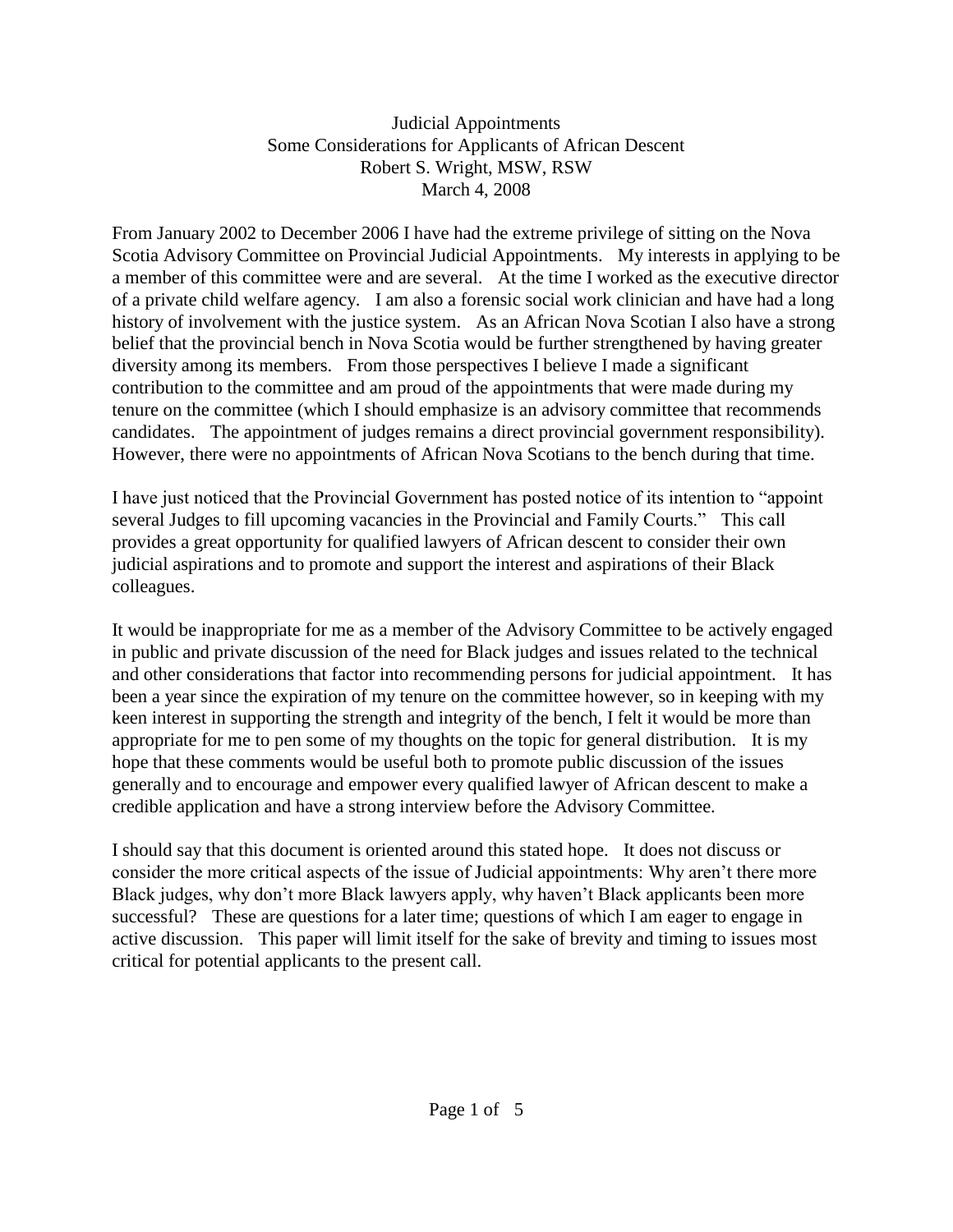The Call: As Published in InForum, The Nova Scotia Barrister's Society semi-monthly electronic newsletter

## **Nova Scotia Judicial Appointments Advisory Committee: Applications Invited**

The Government of Nova Scotia expects to appoint several Judges to fill upcoming vacancies in the Provincial and Family Courts. One appointee will adjudicate predominately family matters and sit in the Annapolis Valley area. Three appointees will adjudicate predominately criminal matters – one will sit mainly in the Cape Breton area, another mainly in the Pictou/New Glasgow area and another mainly in Halifax Regional Municipality. The appointments will be made on the express understanding that the appointees may be required to relocate within the Province if requested to do so by the Chief Judge, and will also be required to travel to court locations as directed by the Chief Judge. All appointments will be joint appointments to the Provincial and Family Courts.

The Government of Nova Scotia has established guidelines for judicial appointments which will continue to ensure that appointments are based on merit. Applicants are required to have a minimum of ten years standing before the Bar of a Canadian jurisdiction, and five years at the Nova Scotia Bar. Under the guidelines, the Judicial Appointments Advisory Committee is required to consider whether the applicant displays "a high level of professional achievement in area(s) of legal work in which the candidate has been engaged".

The ability to conduct a hearing in French is considered an asset.

A person who has applied on an earlier occasion should submit a new application in order to be considered.

Applicants are encouraged to provide with their resumes, two letters of reference, one relating specifically to their achievements in the legal profession.

To obtain an application form and a copy of the guidelines for judicial appointment, write or call: Judicial Appointments Advisory Committee 5151 Terminal Road, P.O. Box 7 Halifax, Nova Scotia B3J 2L6 Attention: Heather Boyle Telephone: 424-4020 Fax: 424-0510

Applications must be received by May 16, 2008. We thank all applicants for their interest, however, only those selected for an interview will be contacted.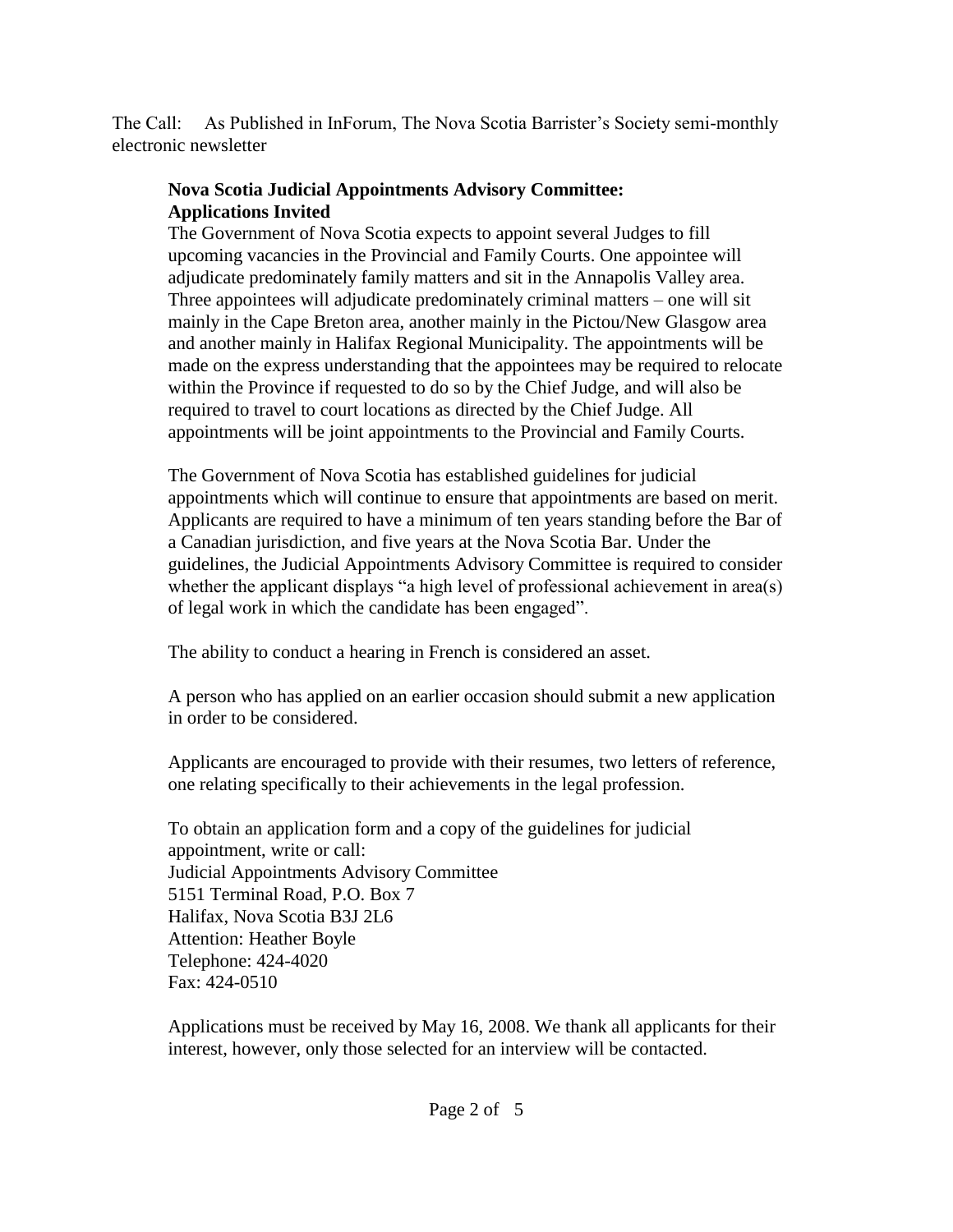Some Considerations in Answering the Call

First, it is important to call and get the guidelines. There is a very particular method of applying that is necessary, specific questions that need to be answered in a standard fashion to aid those who are organizing the applicants for committee screening.

Secondly the resume that you submit with the application form needs to be comprehensive and professional. As a human resource professional it never ceases to amaze me the number of extremely competent professionals who don't have a comprehensive and professional resume. In a position I held previously, I required all staff in my employ to present an updated resume on the occasion of their annual performance review. In many cases it was the first time that 20 year employees had ever constructed a resume. Many lawyers are essentially self-employed individuals who may not have applied for jobs before. Whether this is the case or not, all applicants would likely benefit from having their resume reviewed by a couple of persons who are human resource professionals.

Third, though demonstration of involvement in community service and civic life is an important screening criteria for potential judges, a judge must often separate themselves completely from those involvements once appointed. Applicants need to show in their resume and prepare to speak to how they would make the transition from participation in community life as a private individual to appropriate participation as a member of the Bench. For example, continued participation in the African Nova Scotian Music Association may be completely appropriate, while continued participation in a local Development or Rate Payers Association may not.

Often, evidence of significant involvement in the legal community helps to demonstrate that an applicant would have the capacity to make the transition to judicial life and continue to have avenues for appropriate extracurricular activities. Make no mistake, judicial applicants get marks for being able to demonstrate that they are immersed in the practice of law, not to the exclusion of a life, but that they are intellectually curious about the law and find thinking, talking and relating to the law an easy and even satisfying thing. Attending and, better yet, presenting at legal workshops is highly valued. Of course everyone does this. Salaried lawyers of course have an advantage over private practitioners because they don't lose income when taking a day off to present at a NSBS education day. Private practice lawyers may demonstrate their facility with the law through a record of involvement with student lawyers or through focused pro-bono work that demonstrates particular interest in an area of law. Remember again the need for a comprehensive resume. All of these involvements should be accurately recorded there.

The final thing that gives a person good marks is having a "judicial bearing". I know that this sounds very subjective and a concept that immediately brings to mind how such considerations have been used historically to exclude women and visible minorities from positions of influence. In the past, judges who were appointed needed to come from a certain class, and even political persuasion. Though I'm pleased to say that this is no longer the case, there are some "soft considerations" that are still relevant and highly debated when considering judicial recommendations. You will have to speak to some of this in an interview: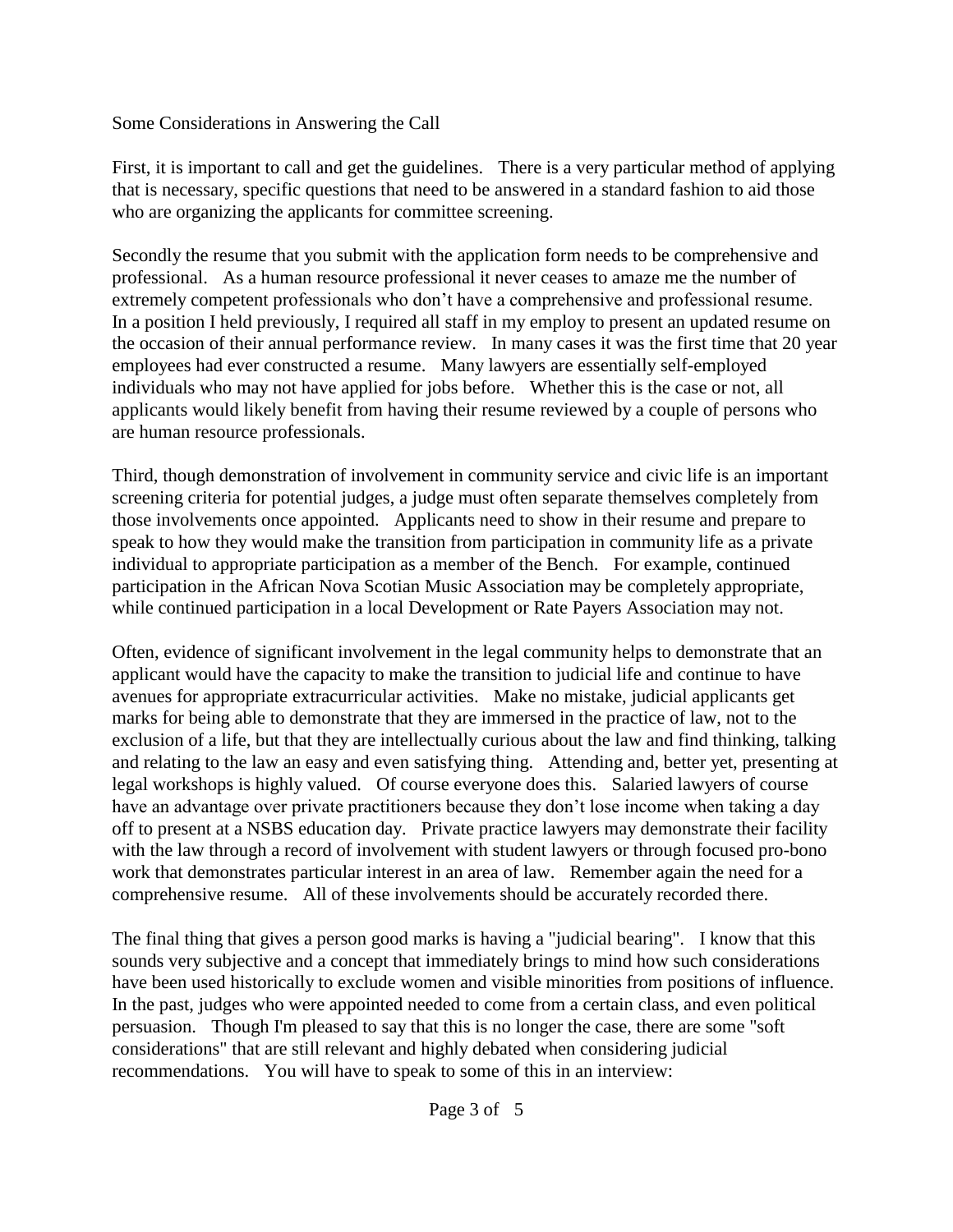Can this person sit and hear a case and visibly communicate the impartiality, civility and sobriety that is expected of the judiciary? There are people in the community who are so passionate, positioned or partisan that the fear would be that their presentation on the bench, visible reaction to hearing certain things that offend their sensibilities and such, would make it appear that they were unable to suspend judgement until after hearing all evidence. A would-be Judge needs to be able to speak to that in an interview, and present themselves in such a way that they demonstrate judicial bearing to the committee. I'm sure that the people who interviewed me for my current position had to consider these things when contemplating my appointment: "We know he is an extremely competent practitioner and a passionate advocate for children, youth and families . . . but can he BE a senior civil servant?" Somehow I must have been able to communicate that my background would be a strength to government and that I would be able to make the professional and personal transition.

Can this person conduct themselves in the community understanding the fine line that judges must walk between being members of the community and affiliating too closely to certain issues as to taint their perceived impartiality? So think of Barack Obama. He's a Black man, he attends a Black church. His Black pastor preached a Black sermon . . . and all of a sudden the question is if Barack attends that church can he really be balanced and broad enough in his thinking to serve all of America? Never before in my knowledge of the history of American presidential politics has a candidate been judged by the comments of his pastor . . . but this is new territory for the American public. Black worship by its nature is dramatic and passionate in its expression. Barack had to come out to explain and contextualize his involvement in the Black church and why Americans can be certain this makes him a better candidate, not a questionable one. The concern comes from certain historical and racist perspectives for sure, but nevertheless real, and something he needed to address. Applicants must understand that all members of our community that stand in front of a Judge must have confidence in the impartiality of the bench, and though there is a great need for a more diverse bench, Black applicants should remember that should they be successful, the vast majority of people who stand before them for adjudication will be members of the White community.

Can this person "fit into" the judicial community? Again this at first glance seems completely subjective and simply an opportunity to exclude candidates based on their gender, race and class. But there are some legitimate considerations here. Because of the role of the bench, particularly the principle of judicial independence, judges are in some ways peerless individuals. The minimal oversight that is given to members of the bench appropriately responds to only the grossest incidents of judicial incompetence. This is important because intruding on the freedom of judges to say their peace and make judgements, even about the character of the individuals who stand before them, could chill the concept of judicial independence and go a long way towards undermining this important pillar of our democratic system. So really, the only appropriate person to counsel a judge is a judicial colleague. The only place that a judge can engage in frank and honest discussion about the nature of sitting on the bench is with other judges. So judges must have the capacity to be collegial and contribute to the continuing development of the bench by being a part of those conversations. A lone-wolf judge cannot